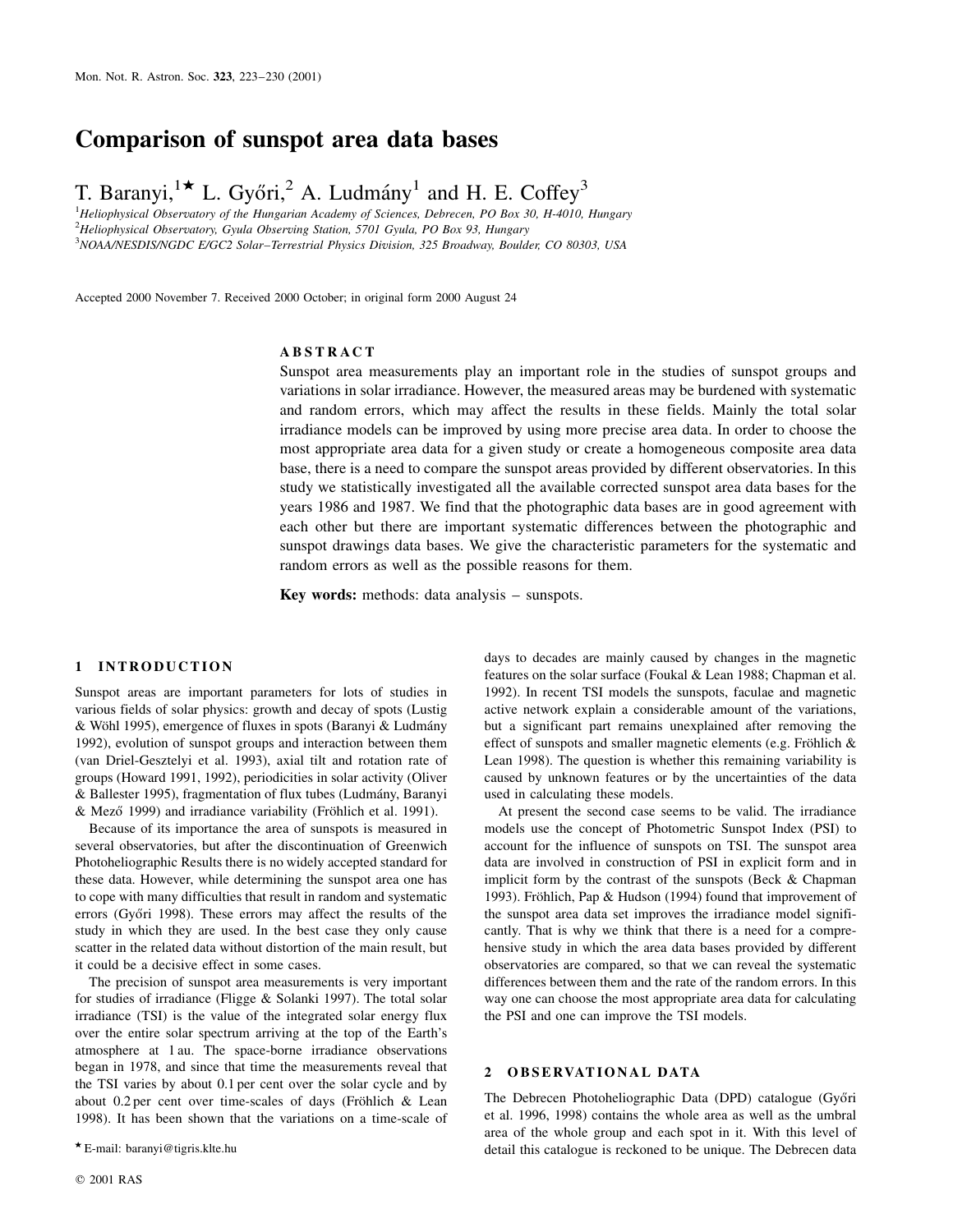#### 224 T. Baranyi et al.

are measured on daily white-light full-disc photographic plates as it was carried out in Greenwich. At this time the DPD is available for the years 1986 and 1987 in complete form. On the basis of these recently published catalogues we can compare the corrected (for foreshortening) area measured at different observatories.

A similar data base is published in the Solnechnie Dannie (SD 1986, 1987) based on measurements of white-light photographic plates but they are measured with a different method. This SD catalogue contains the areas of the whole group as well as that of the largest spot of the group. These two data bases provide areas for each day because they gather plates from several cooperating observatories.

The third photographic data base is based on plates taken in Rome (Solar Phenomena 1986, 1987, 1988). It contains the area of the whole group and the sum of the umbral areas measured in the group. Some groups are omitted from the area measurements, only their position data are published. Its coverage is limited as a result of the weather conditions and instrumentation problems.

The other data bases are based on sunspot drawings, and we refer to them as graphic data bases by analogy with photographic data bases.

The Solar Optical Observing Network (SOON) consists of a worldwide network of solar observatories located so that 24-hour synoptic solar patrol can be maintained. Sunspot drawings on an 18 cm diameter projected image of the Sun are made daily at each site. The basic observatories are Boulder and the members of the network of the US Air Force (Holloman, Learmonth, Palehua, Ramey and San Vito). In addition, some other observatories take the responsibility of this patrol (e.g. Culgoora). The data are encoded and communicated to the regional warning centres routinely. These encoded data and the sunspot drawings are then sent to NOAA NGDC for archiving and inclusion in the monthly report Solar-Geophysical Data (1986, 1987). Because SOON operates in a real time mode, time is of the essence and detailed, extremely accurate measurements are not possible. The scaling of positions and areas are performed routinely by hand, using Stonyhurst disc overlays for both elements. The SOON sites do not generally report a sunspot area less than 10 millionths of the solar hemisphere and the published areas are also rounded to this precision. This observing procedure is followed at all of the sites, giving an internal consistency, but no further screening for outliers or errors is done. In spite of its disadvantages, the SOON data base is used in the present TSI models, since it becomes quickly and widely available and it is the only sunspot region catalogue that gives relatively complete (80 per cent) daily coverage.

The daily sunspot observations published in the Chinese Solar Geophysical Data are based on the visual data that mainly come from the Yunnan Observatory (CSGD 1986, 1987). When there are gaps in these observations the table is filled by observations of other cooperating Chinese observatories. The table is standardized after collecting all sunspot observations from different observatories. This catalogue contains the areas of the whole group as well as that of the largest spot of the group.

In the Catania Astrophysical Observatory the daily drawings of sunspot group were made at the Cooke refractor  $(15 \text{ cm}/223 \text{ cm})$ on a 24.5 cm diameter projected image of the Sun (Solar Observations 1986, 1987). They observe under very good average weather conditions as there were no gaps in the data base for the studied two years.

The DPD data are available from http://fenyi.sci.klte.hu and the other data are available from http://www.ngdc.noaa.gov/stp.

#### **COMPARISON OF DATA BASES**  $\mathbf{3}$

By using their position data we identified the sunspot groups for the statistical investigation. The groups close to the limb were omitted from the study. We selected the groups whose relative distance (distance from the centre of the solar disc divided by the disc radius) was smaller than 0.98 in the DPD. In this way we obtain eleven tables in which there were data pairs of sunspot areas measured in Debrecen and selected from a given data base on the same group on the same day. We made a linear regression analysis and a curve estimation for these data sets in the form: dependent =  $a + b \times$  independent. The independent variable was the area  $(D)$  published in the DPD. The dependent variables were the areas published in the eleven other data bases: Solnechnie Dannie (SD), Rome (Ro), Boulder (B), Catania (Ca), Culgoora  $(Cu)$ , Holloman  $(H)$ , Learmonth  $(L)$ , Palehua  $(P)$ , Ramey  $(Ra)$ , San Vito  $(SV)$  and Yunnan  $(Y)$ .

#### 3.1 Area of the whole group

Table 1 shows the eleven results for the area of the whole group, and the first column in Fig. 1 shows the plots of five of them.

One can see that the photographic  $SD$  and  $Ro$  data are larger with a relatively big constant but neglecting this fact there is no systematic difference between them as  $b$  is practically equal to 1. Concerning the graphic data there is need to correct them with only a small constant but the areas are smaller than that of DPD by quite a large percentage. From this point of view the best is Catania because its areas are smaller than the photographic data by only 12 per cent, but Culgoora areas are smaller with 41 per cent. It is also remarkable that there are large deviations from the linear curve mainly for SD. From this point of view the best data are the Yunnan and San Vito areas.

To some extent the deviations between the data of different observatories can be explained by the fact that they observe at different times in UT. During a given time interval the evolution of sunspot groups can cause real differences between the areas. The value of the standard error caused by the evolution depends only on the difference of the geographic longitudes of the observatory measured from Debrecen. We do not see such a kind of dependence of the standard error. Thus, this kind of standard error can not be larger than the values calculated for the remote Yunnan. This means that the other data bases are burdened with larger random errors than the Yunnan data base. (It may also be true for San Vito as the standard error is about that of Yunnan but it is close to Debrecen.) We studied the question of whether the

Table 1. Results of the linear regression for the area of the whole group.

| Database | Number<br>of cases | $\overline{a}$ | h     | Standard error<br>of the estimate |  |
|----------|--------------------|----------------|-------|-----------------------------------|--|
| SD       | 894                | 34.60          | 1.025 | 68.43                             |  |
| Ro       | 279                | 10.45          | 0.995 | 66.25                             |  |
| Ca       | 875                | 5.48           | 0.877 | 57.95                             |  |
| Y        | 800                | 0.71           | 0.806 | 44.11                             |  |
| SV       | 572                | 3.77           | 0.778 | 43.19                             |  |
| Ra       | 784                | 1.00           | 0.762 | 53.92                             |  |
| Н        | 841                | 3.18           | 0.731 | 52.12                             |  |
| P        | 729                | 2.99           | 0.695 | 47.14                             |  |
| B        | 612                | 8.25           | 0.680 | 66.91                             |  |
| L        | 882                | 6.79           | 0.629 | 54.88                             |  |
| Cи       | 510                | 5.00           | 0.594 | 64.77                             |  |
|          |                    |                |       |                                   |  |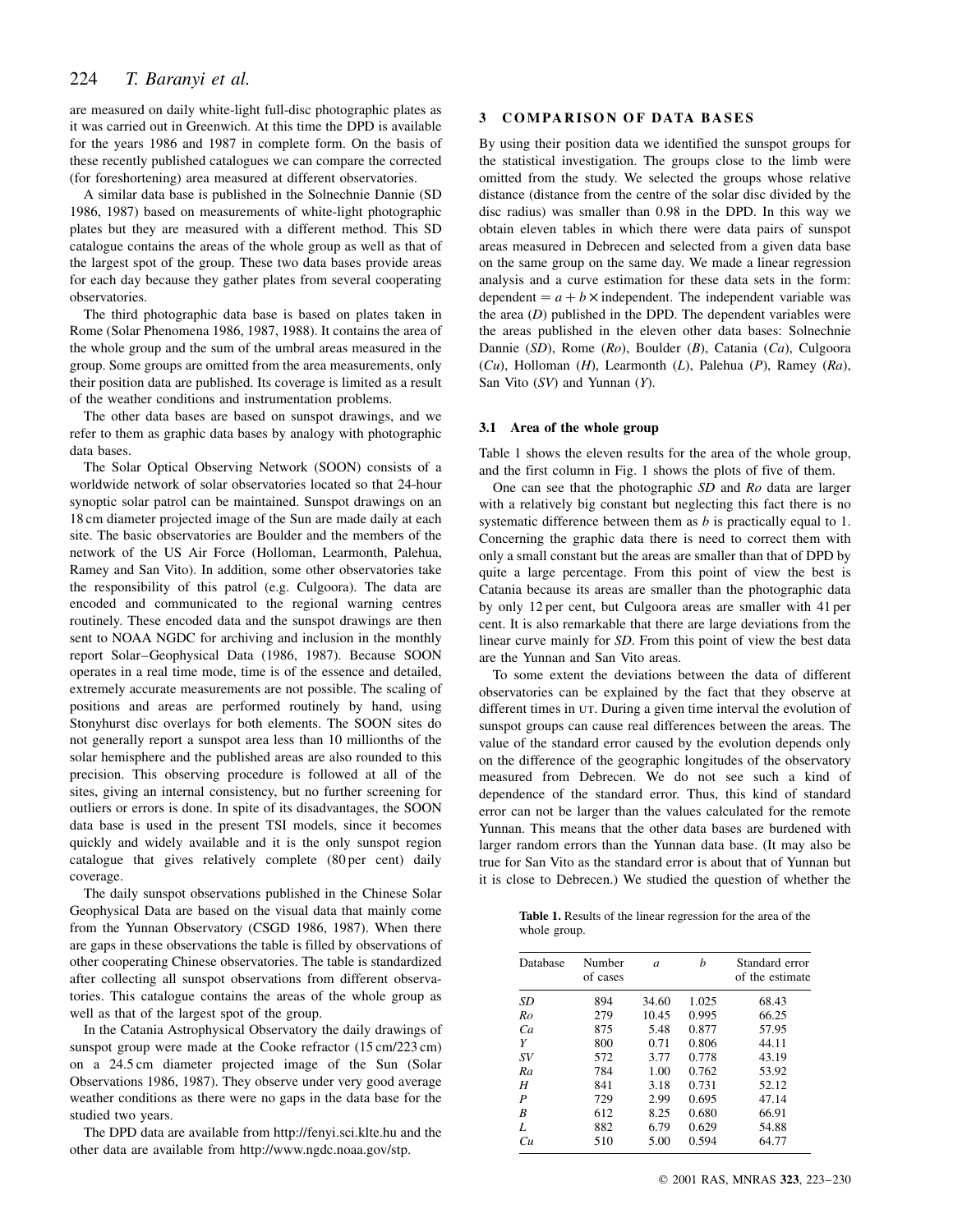

 $900$ 100

 $\frac{1}{900}$ 

1000

1000

 $\frac{1}{900}$ 

 $\frac{1}{900}$ 

 $100$ 

1000

Figure 1. First column: Area of the whole sunspot group published in different data bases versus Debrecen area of sunspot groups. From top to bottom: Solnechnie Dannie (SD), Rome (Ro), Catania (Ca), Yunnan (Y) and San Vito (SV). Second column: Relative error of area of sunspot groups published in these data bases versus areas of sunspot groups measured in Debrecen.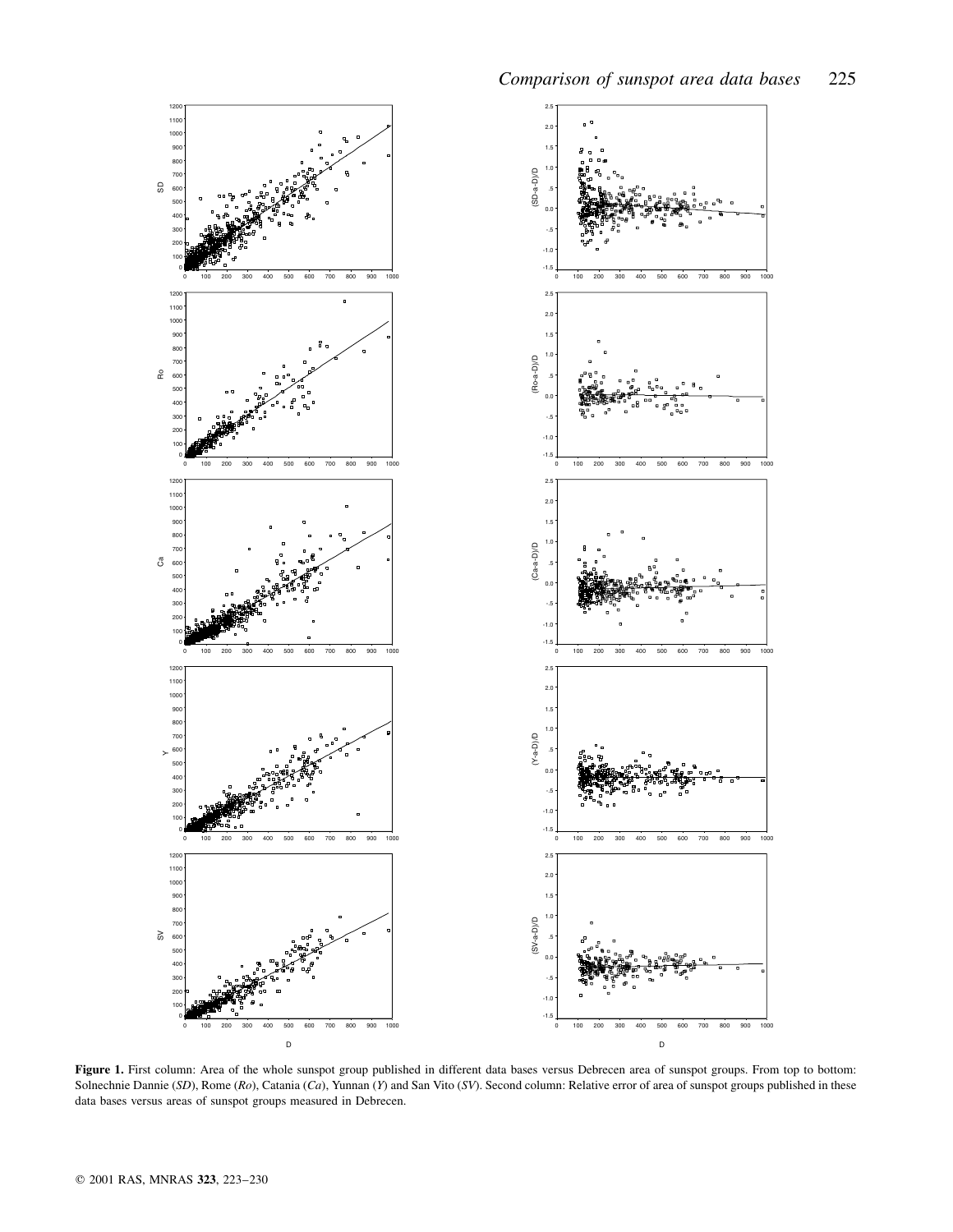systematic deviation depends on the area of the whole group, in other words, how would the  $b-1$  value vary if we computed it for narrow ranges of area data. For this study we defined a new parameter named the relative error, which is the ratio of the difference (other observatories-Debrecen) to the Debrecen value, i.e., by taking into account the  $a$  constant difference we define the relative error by the following expression: (dependent-aindependent)/independent.

It is reasonable to omit the small groups from the examination of the relative error because, for instance, if someone measures 20 unit area for a group instead of the real 10 unit, it means only a small difference in the absolute value of the area (mainly in comparison with the areas of the large groups), but it means 100 per cent relative difference. To avoid this problem we studied only those cases where the Debrecen area  $D > 100$ . Table 2 shows the results for the relative errors of the areas of the whole group, and the second column in Fig. 1 shows the plots of five of them.

These data indicate that, the SD data are larger than D with an average difference of 16 per cent at  $D = 100$ , but the difference quickly decreases with the increase of D. Meanwhile the Ca data are smaller than D with the same difference at  $D = 100$ , but the absolute value of the difference also decreases with increasing D. For the largest groups practically there is no difference between these data bases. Most of the data bases based on sunspot drawings show the similar increase of  $b$  with increasing  $D$  but they can not reach the zero value. However, Yunnan and Boulder show a negligible increase of  $b$ , and their areas are smaller than  $D$  with a constant percentage. We do not find any important systematic difference between Ro and D data.

Concerning the scatter of the relative errors for all data bases we conclude that it is quite large at about  $D = 200$  but it also decreases with increasing  $D$ . The standard error in Table 2 gives the average value. From this point of view Yunnan and San Vito show the best result again. Their average random difference from DPD is only  $\pm 22$  per cent.

In the previous paper (Baranyi et al. 1999) we obtained the following values by using the data of Kislovodsk plates from DPD and the data for the same day from *SD*:  $a = 33.17$ ,  $b = 1.015$ . The value of  $a$  is almost the same as that for all  $D$  and  $SD$  data and we concluded that the constant difference between  $D$  and  $SD$  is systematic. If the relationship of two data sets is really linear then the constant should be zero. If it has a non-zero value then the connection of data is non-linear, which might result from differences in the methods of evaluation. (This method is thought to be responsible for the larger errors close to the limb.) Apart

Table 2. Results of the linear regression for the relative error of the areas of the whole group.

| Database | Number<br>of cases | $\boldsymbol{a}$ | h          | Standard error<br>of the estimate |
|----------|--------------------|------------------|------------|-----------------------------------|
| SD       | 392                | 0.194            | $-0.00035$ | 0.406                             |
| Ro       | 159                | 0.030            | $-0.00006$ | 0.272                             |
| Ca       | 362                | $-0.175$         | 0.00011    | 0.273                             |
| Y        | 349                | $-0.188$         | $-0.00001$ | 0.221                             |
| SV.      | 250                | $-0.273$         | 0.00010    | 0.222                             |
| Ra       | 341                | $-0.290$         | 0.00009    | 0.277                             |
| H        | 370                | $-0.347$         | 0.00016    | 0.255                             |
| P        | 334                | $-0.364$         | 0.00012    | 0.236                             |
| B        | 311                | $-0.335$         | 0.00003    | 0.313                             |
| L        | 371                | $-0.436$         | 0.00014    | 0.235                             |
| Cи       | 269                | $-0.495$         | 0.00019    | 0.260                             |

from this constant, almost the same areas are measured from the same plates in both data bases.

## 3.2 Area of the largest spot

The small spots and the fragmented amorphous penumbral parts usually are measured with quite a large uncertainty. These uncertainties contribute to the errors of the area of the whole group. However, it would be important to know the accuracy of the measurements of single spots. Therefore, we chose those cases where it seemed to be unambiguous that the same large and welldefined spot was measured as largest spot for DPD, the SD, and Yunnan.

The first column in Fig. 2 and the Table 3 show the result of a linear regression between the areas of the largest spots of DPD  $(Ds)$  and that of Solnechnie Dannie  $(Ss)$  and Yunnan  $(Ys)$ . Comparing these parameters with that obtained in the previous subsection, we see some important differences. For the Ss data the  $a$  constant and the standard error decreased considerably but the  $b$ has practically the same value. This means that areas of welldefined individual spots are less burdened with errors but the Ss data are systematically larger with a constant of about 19 and a percentage of 5 per cent. For *Ys* the random errors are smaller than for Ss as found in case of the area of the whole group. However, there is a surprising result here: the  $Y_s$  data are smaller than  $Ds$  by only 6 per cent, which is much less than the 19 per cent found in case of the whole group.

We studied again how the systematic error depends on the area. The second column in Fig. 2 and the Table 4 show the result for the relative error in case of  $Ds > 100$ . Comparing these parameters with those in Table 2 we see that there is no significant difference between the results for SD and Ss data. This means that the relative error is similar in the case of individual spots and the whole groups, but there is a little bit larger (5 per cent) difference between the two data sets. Concerning the Ys data, the deviation  $(b)$  for the single spots is substantially smaller than for the whole spots. The most important thing is that the relative error depends on  $Ds$  in a similar way as we found with the  $S_s$  data but in opposite sense. This means that at  $Ds = 100$  the Ss data are larger by 14 per cent while  $Y_s$  are smaller by 12 per cent but the relative error of the three observations is practically zero at about  $Ds = 500.$ 

By using only the areas of largest spots measured on Kislovodsk plates from DPD and from SD, we obtained the following values:  $a = 19.05$ ,  $b = 1.002$ . The essentially unchanged a confirms that this non-linearity results from the method of measurement. Taking into account this constant there is no systematic difference (0.2 per cent) between Ds and Ss measured on the same plates. This means that the 5 per cent difference in Table 3 comes from real differences between the plates used for DPD and Solnechnie Dannie.

Summarizing the above results we conclude that for the welldefined spots the random errors are smaller than for the whole groups. However, there is a systematic difference: the areas of Solnechnie Dannie approach the DPD data from above while the *Ys* data approach the DPD data from underneath with the increasing area.

If the areas of the well-defined  $Y_s$  spots approach the  $Ds$  with increasing area whereas the relative error is constant for the whole group, this can be interpreted in such a way that some smaller spots and penumbral parts might have been omitted from the measurement of the whole group. For any area of sunspot group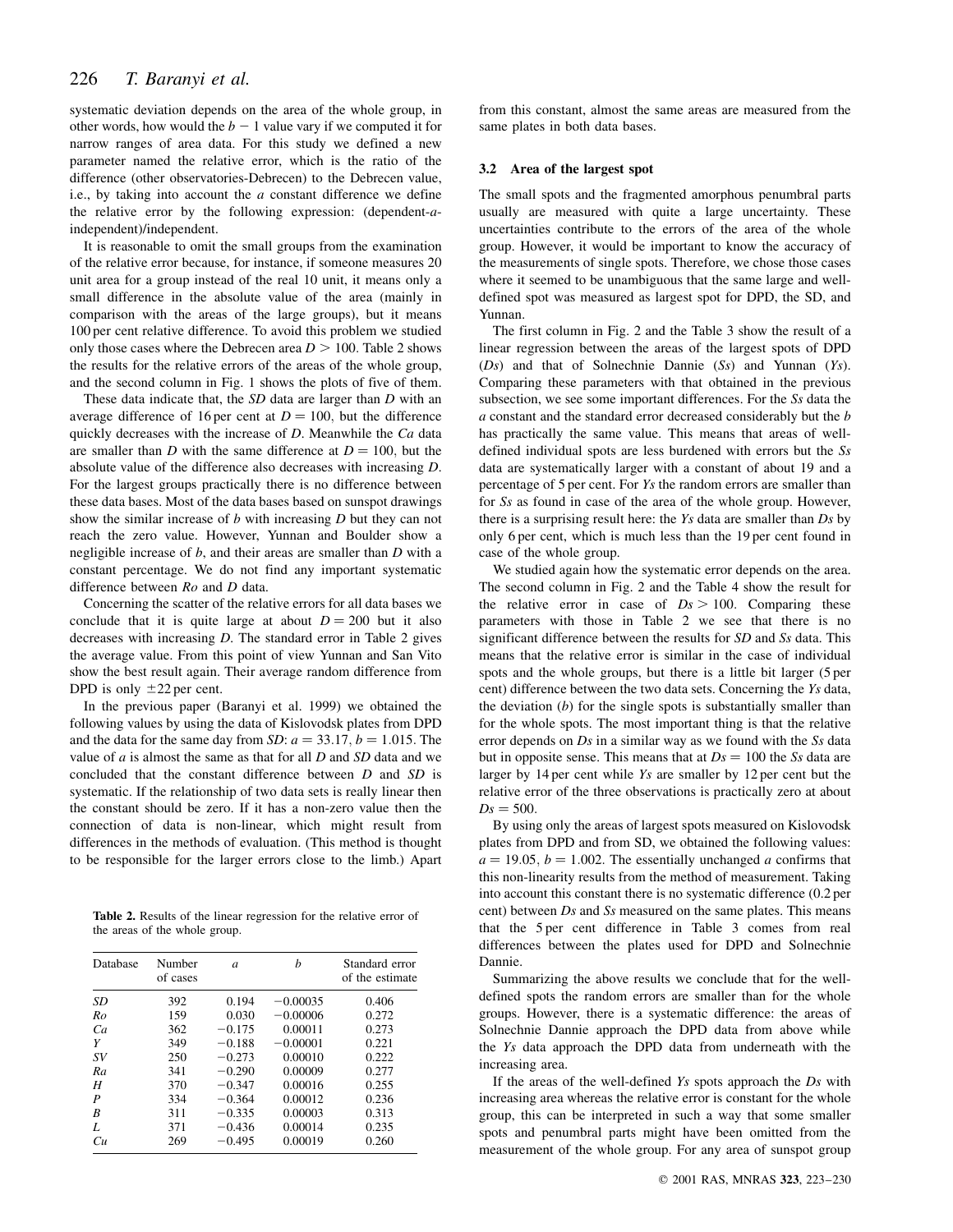

Figure 2. First column: Area of the largest spots published in the Solnechnie Dannie  $(Ss)$  and in Yunnan  $(Ys)$  versus area of the largest spots measured in  $Debrecen(Ds)$ . Second column: Relative error of area of largest sunspots published in these data bases versus area of largest spots measured in Debrecen.

Table 3. Results of the linear regression for the area of the largest spots.

| Database | Number<br>of cases | $\sigma$ |       | Standard error<br>of the estimate |  |
|----------|--------------------|----------|-------|-----------------------------------|--|
| $S_{S}$  | 519                | 18.88    | 1.051 | 40.18                             |  |
| $Y_{S}$  | 519                | $-4.58$  | 0.937 | 30.31                             |  |

|                                |  | <b>Table 4.</b> Results of the linear regression for the relative error of |  |  |
|--------------------------------|--|----------------------------------------------------------------------------|--|--|
| the area of the largest spots. |  |                                                                            |  |  |

| Database | Number<br>of cases | $\sigma$ |            | Standard error<br>of the estimate |  |
|----------|--------------------|----------|------------|-----------------------------------|--|
| Ss       | 236                | 0.177    | $-0.00043$ | 0.330                             |  |
| Ys       | 236                | $-0.150$ | 0.00026    | 0.178                             |  |

about 19 per cent of the area is neglected. The situation is similar at Boulder but 33 per cent of the whole area is omitted here. For the other graphic data bases the relative error decreases with increasing area, so they neglect a decreasing part of the whole area but only Catania can reach the zero value.

#### 3.3 Area of the umbra

Rome publishes the sums of areas of umbrae measured in the group  $(Ru)$ , so we can compare them with the similar DPD data  $(Du)$ . The results of the linear regression for 278 umbra areas are:  $a = 6.13$ ,  $b = 1.15$  and the standard error is 20.51. Concerning the relative error for 55 cases when  $Du > 50$ :  $a = 0.487$ ,  $b =$  $-0.033$  and the standard error is 0.474. Fig. 3 shows the related plots.

Comparing these values with the data in Table 1 and 2, we see that the constant is about the same for  $Ro$  and  $Ru$ , and it is likely to be the result of the measuring method. However, the  $b$  is much larger for  $Ru$  than for  $Ro$ . The relative error for  $Ru$  is 32 per cent at  $Du = 50$  but it decreases quickly with increasing Du. Its average is 15 per cent which is computed for the whole range of  $Ru$ . This behaviour is very similar to what we see for Ss but its extent is much larger for Ru. This may refer to the same effect of low gamma which causes the  $S_s$  areas to be larger. For  $Ro$  data we detect this effect to a less degree. Therefore, we think that neglect of some part of the whole groups compensate this effect to some extent. Thus, the Rome areas for the whole group show only a little systematic deviation but the umbra areas are much larger than DPD umbra areas.

# **4 CAUSES OF THE DEVIATIONS**

The differences between the measured areas can be explained with several effects. Repeated measurements of a given observer show a few percentage random differences, as one can find the same contours quite precisely. Comparing two or more observers we find smaller systematic and larger random errors (Gerlei 1987). The reason for the random errors is that in the case of spots with faint contours or with different brightness on their different parts, the personal bias can play an important role. The personal bias also causes systematic deviation as somebody tends to find the contour closer to the centre of the spot while the other observer tends to find it at a larger distance. Area measurements of the same spot at the same time from different observatories may differ because of the limited seeing, which smears sunspot images and reduce contrast (Fligge & Solanki 1997). The different data reduction methods also cause large deviations between the areas (Pettauer & Brandt 1997). Influence of their combined effect was shown by studying the robustness of various methods for measuring sunspot areas under different seeing conditions (Steinegger, Bonet & Vázquez 1997). The difference in the time of observation also contributes to the random error as mentioned earlier.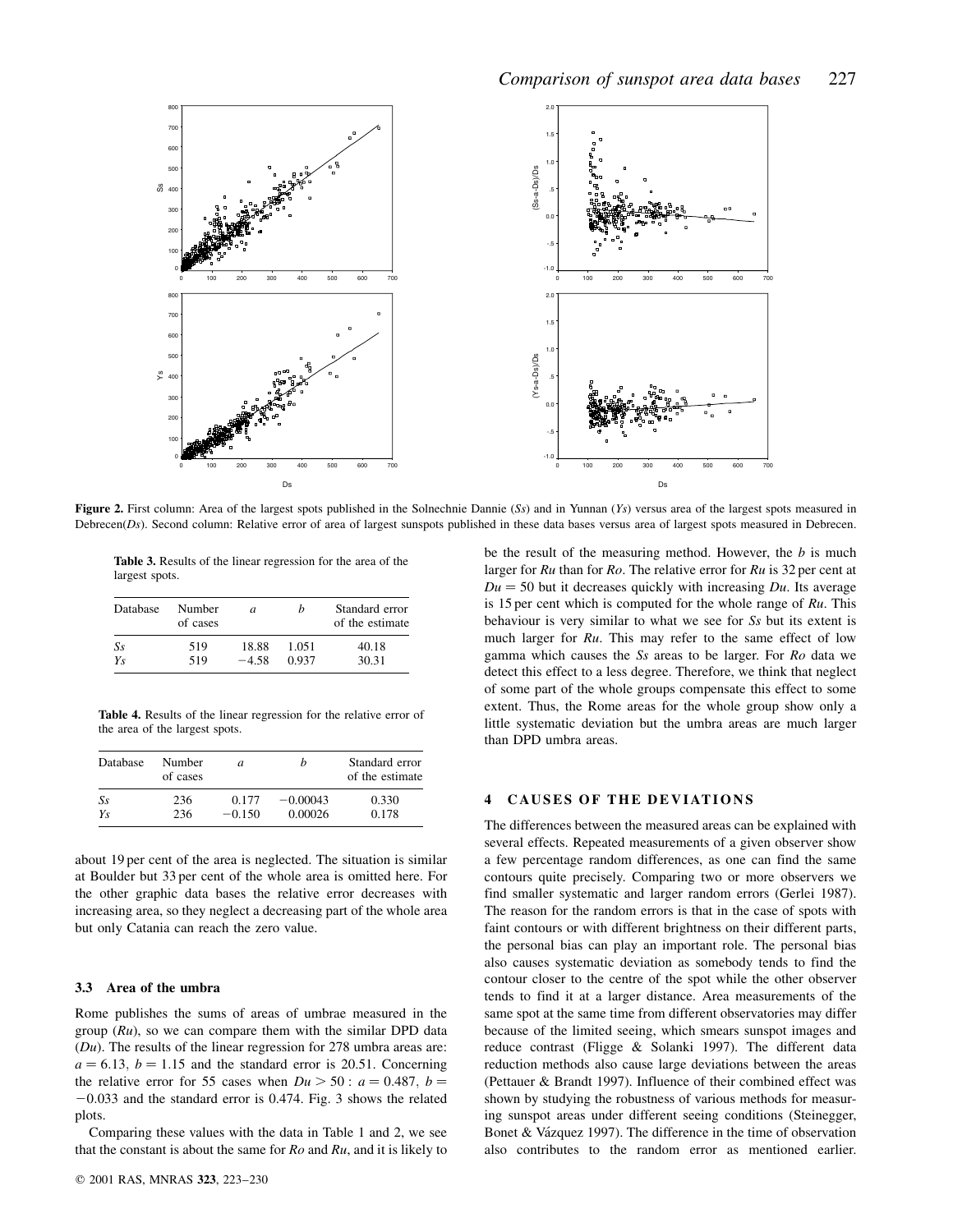

Figure 3. Umbral area of the group published in Rome and its relative error versus umbral area measured in Debrecen.

However, on longer time-scales when data are gathered from several observers in the case of different seeing conditions, there are only two things that mainly influence the systematic differences in addition to the average seeing conditions: these are the observing techniques and the measuring techniques.

As the result is the same for the same plates in DPD and SD, we have to seek for the cause of the differences in the fact that the types of plates (emulsions) used by DPD and by SD are different. From this point of view the most important parameter is the gamma of the film. The film response to the electromagnetic radiation is characterized with the H&D (calibration) curve showing the relationship between exposure and density, named after Hurter and Driffield, pioneers in the study of sensitometry. The H&D curve gives the optical density, or the logarithm of the film darkness, as a function of the logarithm of the relative exposure. In the optimal case the whole heliogram falls on the linear portion of this curve between the over-exposed and the underexposed exposure range. The gamma is the slope of the linear portion of the curve. A film with steep slope shows high contrast over this linear portion: a small difference in the intensity can cause a large difference in the density of the film. If the gamma is low, features close in space and brightness may remain unresolved because the difference in density is negligible. At low gamma next to the well-exposed photosphere, the dark umbra and some part of the penumbra may be under-exposed, and this large underexposed part is measured as umbra. If the gamma is very high, the intensity interval may be wider than the linear portion of the curve, and some part of the group may remain unresolved again.

The variation of the intensity across a spot to the umbra in the ideal case is the following (see fig. 1 in Beck & Chapman 1993): approaching the spot there is a narrow zone where the intensity decreases from the level of photosphere to the level of penumbra and coming through the plateau of the penumbra there is a similar zone where the intensity decreases from the level of penumbra to that of umbra. The points of maximum slopes in these zones are usually defined as the boundaries between photosphere and penumbra as well as penumbra and umbra.

Taking a photo we make a non-linear intensity transformation by the H&D curve. Because of this transformation, the points of maximum slope can be closer to the penumbra and umbra than they are in fact. The higher the gamma of the film is, the closer these points are. The gamma of the film used in Debrecen is about 6 depending on the exposition and development. We found that this results in areas that are smaller by about  $5-10$  per cent than those that would have been obtained without the non-linear transformation induced by the film. The thickness of the zone between the photosphere and penumbra does not change linearly

with the extension of the spot. So the larger the spot is, the smaller the relative error between the areas measured on films of different gamma. This explains the decrease of the relative error with increasing area for data measured on films of lower gamma. For the films of higher gamma the areas are smaller than DPD data but they approach these data with increasing area.

## 5 DISCUSSION

On the basis of the observing methods we divided the area measurements into two subsets. One of them consists of the data bases in which the areas are measured on photographic plates, the other one comprises the areas measured on sunspot drawings. There are important systematic differences between the data of the two subsets, but smaller deviations also can be found between the data measured by the same method in addition to the random errors. Considering the causes of deviations we can determine the most probable reasons of the obtained results.

## 5.1 Data bases based on photographic plates

The photographic data bases studied are DPD, Solnechnie Dannie and Rome. In an indirect way we draw into the study the Greenwich Photoheliographic Results (GPR).

The gamma of the film is higher for Debrecen than for Solnechnie Dannie. One obtains larger area values on the film of lower gamma but the relative error decreases with increasing area. This explains that the individual Ss areas are larger with an average of  $5$  per cent than the  $Ds$  data and the exact value of the difference depends on the area. For the area of the whole group we found smaller (2.5 per cent) deviation. This may be explained because on a film of low gamma the small spots or penumbral parts may remain indistinguishable from the photosphere. This neglect causes that the areas of the whole group are closer to the DPD data than the areas of individual spots. The found nonlinearity is shown to be the result of the measuring method of SD.

For the Rome data the results are similar. The constant deviation also seems to be the result of the measuring method. Considering the results for the areas of umbrae, we may suppose that the gamma of the used film is somewhat lower in Rome than in Debrecen. The umbral data are larger by 15 per cent on average but the precise value of this difference quickly decreases with increasing area. In contrary, the areas of the whole groups are almost the same as in DPD. The causes of this difference may be the unresolved parts of the group as was supposed for SD.

There is no overlap between GPR and DPD at present so we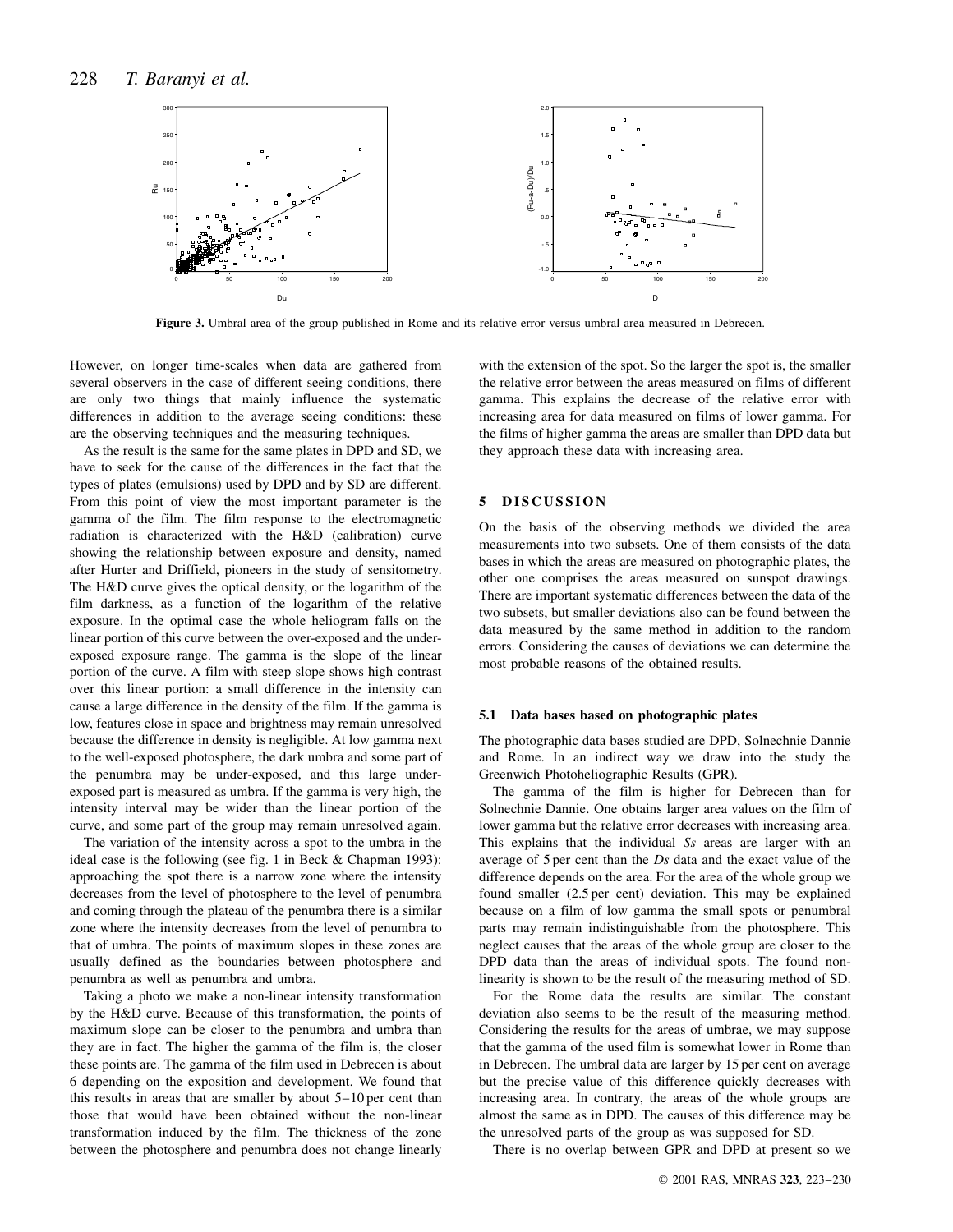cannot compare them directly. However, there is a comparison between GPR and Debrecen Photoheliographic Results (Gerlei 1987). As the method of measurement is the same for DPR and DPD, it is assumed that these results are also valid for DPD. Thus, we can say that the GPR areas are larger by about 8 per cent than those of DPD because of the different method of measurement.

Summarizing the above we conclude that the photographic data bases provide nearly the same areas if the random errors and the constant deviations are neglected. Apart from the systematic differences caused by the photographic plates used or the method of measurement, the areas are in good agreement with each other.

This finding is in contradiction with the result of Fligge  $\&$ Solanki (1997). They showed that the Rome data are smaller than GPR areas by about 20 per cent, but this contradiction may be resolved easily. They plotted the daily sums of Rome and GPR areas versus Zürich relative number. However, some groups were omitted from the area measurements in Rome. Therefore, the daily sums may be smaller than actual values, while for specific groups the area measurements give the appropriate results.

# 5.2 Data bases based on sunspot drawings

All the data bases measured on sunspot drawings provide systematically smaller areas by several percentage than the photographic data. The parameters characterizing the differences span quite a wide range. The exact value of the percentage depends on the average seeing conditions of the observatory as well as the parameters of the observing telescope. However, there is no constant difference between the graphic data and DPD, which means that the connection between these data bases is linear.

The Yunnan areas of the whole spots are smaller than that of DPD by 19 per cent uniformly. The deviation for the single spots is substantially smaller, and the relative error depends on the area in an opposite way as we found for the SD data. The area of largest spot of SD is larger while that of Yunnan is smaller than DPD area by almost the same percentage. Their difference decreases with increasing area so the relative error of the three observations is practically zero for the large spots. Therefore, we conclude that the root of the deviation of Yunnan data is the same as that of SD data. This means that making drawings can be modelled with usage of the photographic plate of the higher gamma: position of the point of the maximum slope is practically at the edge of the penumbra and the part of the group with brightness close to the photosphere can remain unresolved. This explains the different results for the individual spots and for the whole groups. The larger the group, the larger the omitted parts can be. Thus, the relative error for the whole group does not depend or only slightly depends on the whole area.

In Boulder 32 per cent of the area of each group is omitted from the measurements. In the other data bases, the percentage of the neglected area slightly decreases with increasing whole area. In Catania the observers measure only about 12 per cent smaller areas than in Debrecen. San Vito, Ramey, Holloman and Palehua provide almost the same areas. Learmonth and Culgoora differ form DPD with the largest values. The range of the random error also varies a little bit from one station to the other.

We think that the cause of the systematic differences between the photographic and graphic groups of data is likely to be hidden in the different conditions of measurements. In the case of measuring photographic plates as well as making sunspot drawings, the main measuring 'facilities' are the human eye and

brain, but the circumstances for these 'facilities' to determine the borders of spots are basically different. It is well known that the viewer's eye (and brain) estimates the brightness on a given place of the retina on the base of its deviation from the mean of the intensity of the surrounding area. This means that we make relative measurements of brightness. Comparing the usage of films with making drawings, we find several differences which can influence our perception. The negative film gives a gray background, so the average brightness is smaller than that of a projected image, and the rods can play a larger role in perception than in the case of drawing. On a film the interval between the intensity of brightest and the darkest points is less because it suffers a logarithmic transformation by the H&D curve. By measuring a film we can change the illumination to the optimal level by changing the voltage of the lamp. These differences may contribute to the result that the spots seem to be smaller when we make a drawing compared to the case when we look at a photo. Concerning the area differences of the whole group, by making a drawing we may neglect a fraction of the group. A similar effect can be experienced if we look at positive prints of different hardness. Brighter details may be missed on the harder photographic paper. Thus, the results for graphic data bases can be modelled by use of extremely hard films.

# 6 CONCLUSION

On the basis of this study one can choose the best data base for a given study or one can estimate the errors which get into the results of the study by the errors of the area measurements. We conclude that from the data bases with complete coverage the DPD is burdened with the smallest systematic and random errors. Unfortunately, the DPD is available only for a few years at present, though major efforts are devoted to achieve a full coverage. For studies on longer time-scales we can recommend the usage of Yunnan data base if umbral areas are not required. The CSGD provides area data for each day with the smallest random error. The systematic difference can be eliminated by multiplying the data with 1.24. The area data in DPD are smaller by about 5-10 per cent than the actual value because of the effect of hard film. Therefore, further increase by  $5-10$  per cent is reasonable mainly for studies of irradiance. By using the data in Tables 1 and 2 a composite data base can be created, which can have the largest daily coverage. By eliminating the systematic differences and comparing, screening and averaging the random errors the best sunspot area data base can be produced on the bases of these results.

## **ACKNOWLEDGMENTS**

The work was supported by the grants of Hungarian National Foundation for Scientific Research Nos. OTKA T025640 and T026165.

#### **REFERENCES**

- Baranyi T., Ludmány A., 1992, Sol. Phys., 139, 247
- Baranyi T., Ludmány A., Győri L., Coffey H. E., 1999, in Proc. 9th European Meeting Sol. Phys., Magnetic Fields and Solar Processes, **ESA SP-448**
- Beck J. G., Chapman G. A., 1993, Sol. Phys., 146, 49
- Chapman G. A., Herzog A. D., Lawrence J. K., Walton S. R., Hudson H. S., Fisher B. M., 1992, J. Geophys. Res., 97, 8211